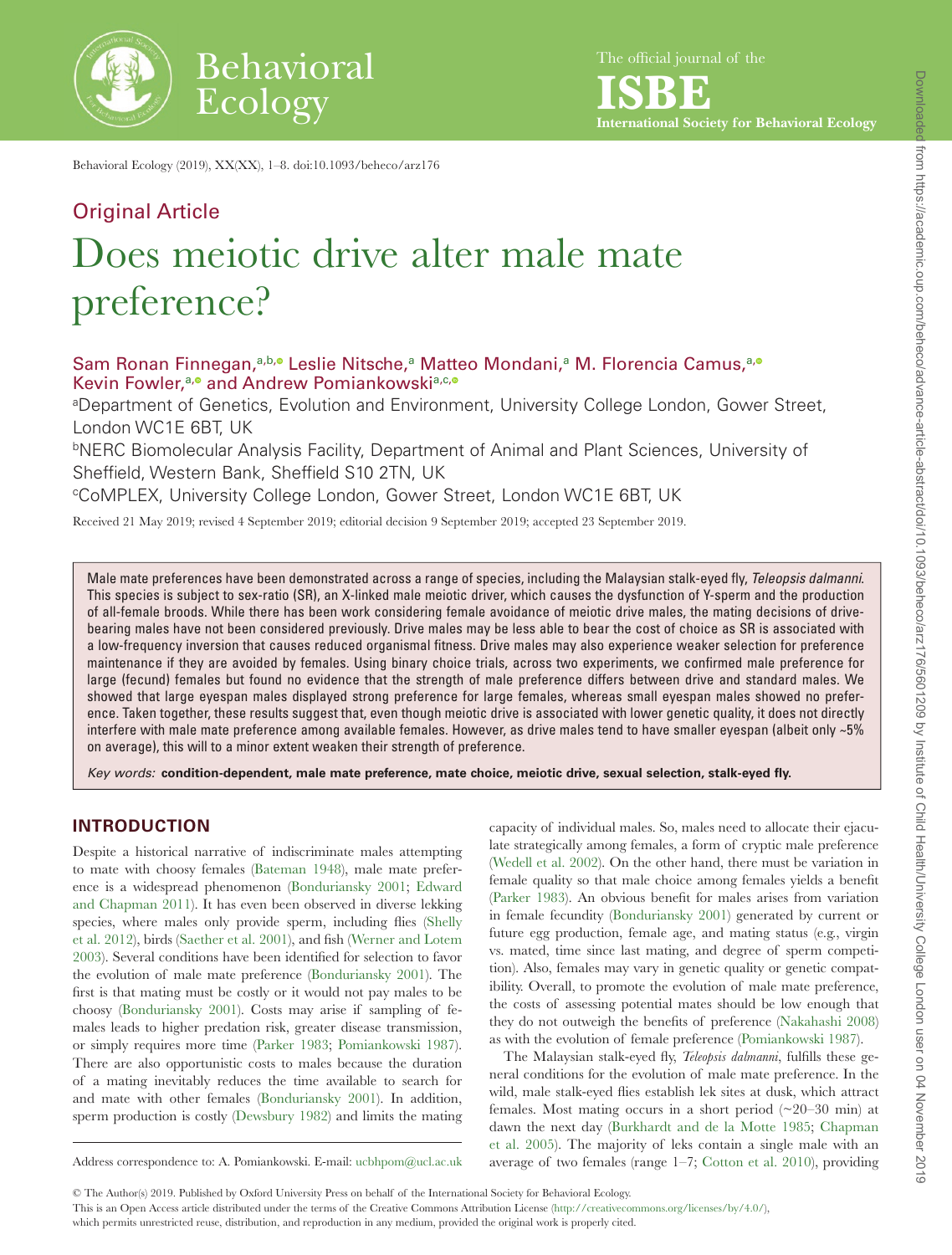males with the opportunity to mate selectively. The direct cost of male preference is likely to be small as a male can easily compare females that settle on his lek. In addition, in the dawn period, there is typically no competition for mating as only the harem male mates. However, there may be costs related to the mating rate. Mating is associated with a temporary reduction in accessory gland size, and these organs do not recover to premating size for around 24 h [\(Rogers et al. 2005](#page-7-10)). In a study of the correlates of mating frequency, the majority of males (76.1%) presented with six females were unable to mate with all of them within an hour [\(Rogers et al. 2005\)](#page-7-10), considerably longer than the early morning period of mating in the field [\(Cotton et al. 2010\)](#page-7-9). These data suggest that males suffer limits to their daily mating capacity, which probably extends across days. In addition, females are observed to fly off leks during the dawn period, whether they have mated or not (Pomiankowski A, personal observation). A male preoccupied mating with one female loses the opportunity to mate with others. Males are likely to benefit from exercising mate preference because females vary in fecundity. In the wild and the laboratory, female fecundity is positively correlated with body size and nutritional status [\(David et al. 1998;](#page-7-11) [Cotton et al. 2010,](#page-7-9) [2015](#page-7-12)). Female eyespan is a likely target trait for male preference. In field samples, female eyespan is predictive of fecundity even after controlling for body size, with which it strongly covaries ([Cotton et al. 2010](#page-7-9)). Indeed, male mate preference for large eyespan and high fecundity has been reported in this species under both laboratory and field conditions ([Cotton et al. 2015](#page-7-12)). Together, this evidence suggests that females vary in reproductive quality in ways that will affect male fitness and the costs of male preference are unlikely to outweigh the potential benefits.

Here, we investigate the effect of *sex-ratio* (SR), X-linked meiotic drive, on male mate preference in *T. dalmanni*. SR systems are common in flies, causing male carriers to produce female-biased broods ([Jaenike 2001](#page-7-13); [Lindholm et al. 2016](#page-7-14)). In stalk-eyed flies, the SR chromosome  $(X^{SR})$  exists at moderate frequencies:  $\sim$ 20% [\(Wilkinson et al. 2003;](#page-7-15) [Cotton et al. 2014](#page-7-16); [Paczolt et al. 2017\)](#page-7-17). The gene(s) controlling meiotic drive is located in a large paracentric inversion covering most of the  $X^{SR}$  chromosome ([Johns et al. 2005](#page-7-18); [Paczolt et al. 2017](#page-7-17)). Low-frequency inversions are associated with reduced recombination rates and are subject to weaker natural selection and the accumulation of deleterious mutations [\(Hoffmann](#page-7-19)  [and Rieseberg 2008](#page-7-19); [Kirkpatrick 2010](#page-7-20)). In several drive systems, this results in reduced viability ([Curtsinger and Feldman 1980](#page-7-21); [Beckenbach 1996;](#page-6-4) [Larracuente and Presgraves 2012;](#page-7-22) [Sutter and](#page-7-23)  [Lindholm 2015\)](#page-7-23). [Reinhardt et al. \(2014\)](#page-7-24) showed that there are almost a thousand fixed differences between SR and ST (the wildtype X chromosome) X-linked genes in *T. dalmanni*, but only 11 for autosomal genes, consistent with mutation accumulation on XSR. There is some evidence for reduced genetic quality of SR. Males and females carrying the  $X^{SR}$  chromosome have reduced egg-toadult viability ([Finnegan et al. 2019b](#page-7-25)), even though adult longevity is not affected ([Wilkinson et al. 2006](#page-7-26)). In addition, SR males have repeatedly been shown to have reduced eyespan both in laboratory [\(Wilkinson et al. 1998](#page-7-27); [Johns et al. 2005;](#page-7-18) [Meade et al. 2019b\)](#page-7-28) and wild populations ([Cotton et al. 2014](#page-7-16)). This association probably arises because male eyespan is highly condition dependent and reflects environmental [\(David et al. 1998](#page-7-11); [Cotton et al. 2004\)](#page-7-29) and genetic quality [\(David et al. 2000;](#page-7-30) [Bellamy et al. 2013](#page-6-5)).

Previous work has not investigated whether meiotic drive affects sexual preference. The X chromosome is likely to be a favorable location for the evolution of preference genes [\(Kirkpatrick and](#page-7-31) [Hall 2004\)](#page-7-31) and there is some evidence that sex-linked preferences are common ([Muralidhar 2019\)](#page-7-32). In *T. dalmanni*, differences in mate preference between SR and ST bearers are expected to be influenced by X-linked factors because they do not differ in autosome content. A number of arguments lead to the prediction that SR males will show weaker mate preference than ST males. Female mate preferences are often costly condition-dependent traits, with the highest quality females showing the strongest preference for the most attractive males ([Cotton et al. 2006](#page-7-33)). For example, female three-spined sticklebacks (*Gasterosteus aculeatus*) from high condition families display strong preference for male red throat coloration, whereas females from low condition families do not [\(Bakker et al. 1999](#page-6-6)). In *T. dalmanni*, if male mate preference is costly, low-condition SR males may be less able to bear this cost, leading to weaker SR male preferences for high-value females ([Howie and Pomiankowski 2018](#page-7-34)). A more direct association may arise due to linkage of preference alleles to the  $X^{SR}$  inversion. Given greater mutational decay on the X<sup>SR</sup> chromosome, SR males would be expected to display weaker preferences for high-quality females. A third possibility arises from the association of SR with reduced male eyespan. Theoretical work suggests that visual perception improves as eyespan increases ([Burkhardt](#page-6-7) [and de la Motte 1983\)](#page-6-7). Small eyespan may limit the ability of males to discriminate among females. Mate preference in female stalk-eyed flies shows an association between eyespan and visual discrimination [\(Hingle et al. 2001a\)](#page-7-35), and this may well extend to males. A final possibility is that, because females prefer to roost and mate with males of large eyespan [\(Wilkinson and Reillo 1994](#page-7-36); [Wilkinson and Dodson 1997](#page-7-37); [Hingle et al. 2001a;](#page-7-35) [Cotton et al.](#page-7-9) [2010](#page-7-9)), SR males on average attract fewer females to their leks. This could result in weaker selection for mate preference among SR males if they have less opportunity for choice. A potential example is the two-spotted goby, *Gobiusculus flavescens,* where large attractive males prefer to mate with colorful females, but small less attractive males express no preference, despite equal courtship effort ([Amundsen and Forsgren 2003](#page-6-8)).

To assay male mate preference, we used simple binary choice trials [\(Cotton et al. 2015](#page-7-12)) to measure the strength of male mate preference in stalk-eyed flies. In two experiments, SR and ST males were presented with two females, one large and one small, and allowed to mate freely during a short time period. Two females is the mean number observed in the wild on male–female leks ([Cotton](#page-7-9) [et al. 2010\)](#page-7-9). The design aimed to mimic, under controlled conditions, the sex ratio and time-frame under which male preference is expressed in the wild. In the first experiment, focal male eyespan was constrained to lie within a narrow range of trait values to test whether the genotypic differences between SR and ST males cause differences in mating behavior independent of male eyespan. In the second experiment, focal male eyespan was unconstrained and drawn from its natural distribution to determine the direct effect of eyespan and its association with genotype (SR and ST) on mate preference.

# **METHODS**

#### Source populations

A stock population was obtained from Ulu Gombak in Malaysia (3˚19'N 101˚45'E) in 2005 (by Sam Cotton and A.P.). It is maintained at 25°C on a 12:12 hour light:dark cycle at high population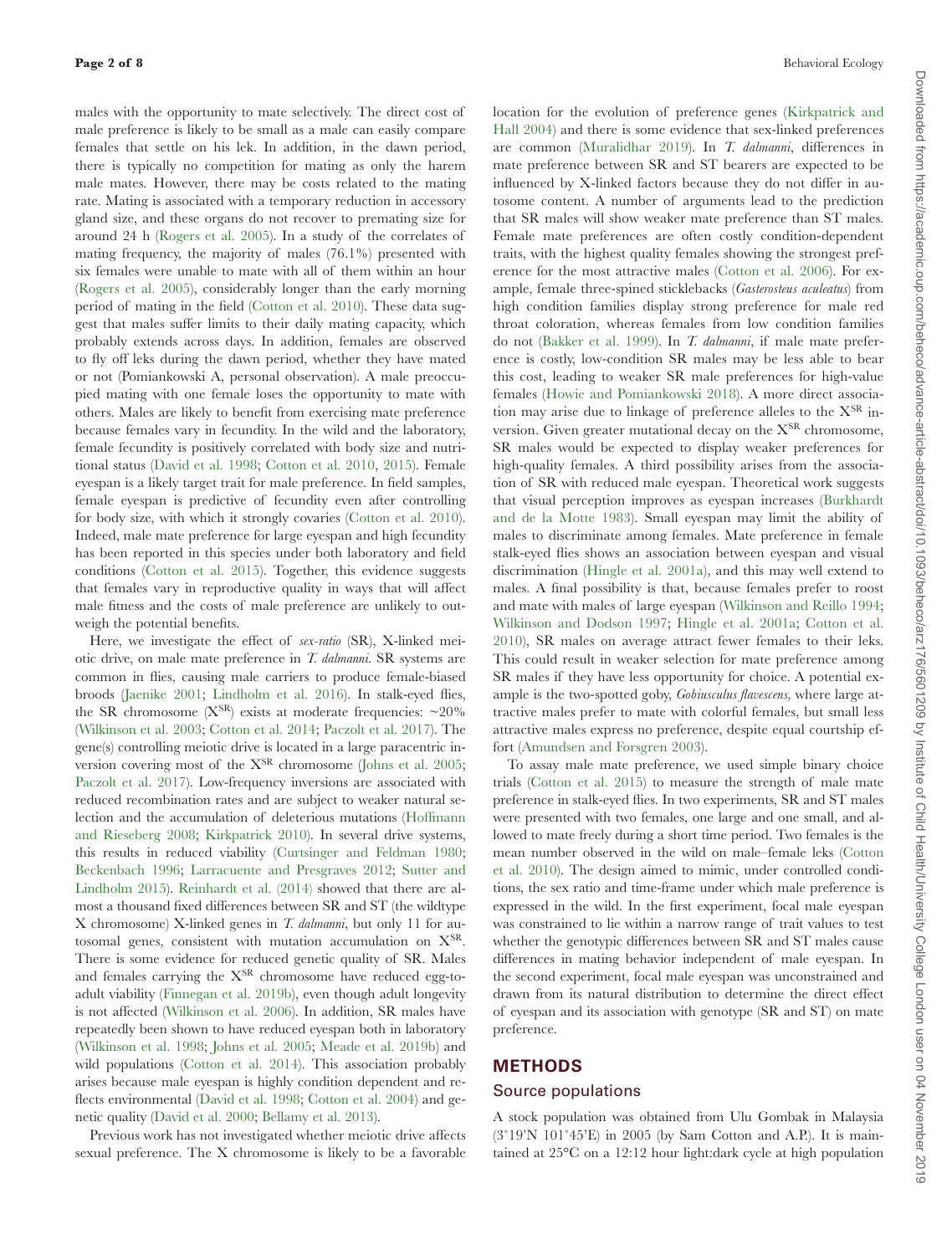density. This population's males are only standard (i.e., wildtype), and it is designated the ST stock as it does not contain individuals carrying the XSR drive chromosome.

In 2012, a further collection was made of male flies from the same location (by Alison Cotton and Sam Cotton) and used to create an SR stock population that maintains the XSR chromosome, following a standard protocol [\(Presgraves et al. 1997](#page-7-38); [Meade](#page-7-39) [et al. 2019a](#page-7-39)). Briefly, individual males from the SR population are housed with three ST stock females and mate freely. Their offspring sex ratio is scored. Males siring female-biased broods (>90% female offspring and >15 total offspring) are designated SR  $(X<sup>SR</sup>/Y)$ , and their female progeny are, therefore, carriers of the SR chromosome  $(X^{SR}/X^{ST})$ . Progeny from other males, which are likely to be ST, are discarded. The resulting heterozygous females are then mated with ST stock males  $(X<sup>ST</sup>/Y)$ , producing SR  $(X^{SR}/Y)$  and ST  $(X^{ST}/Y)$  males in an expected 1:1 ratio. These males are crossed to three ST stock females, and the process is repeated (i.e., keeping the progeny of  $X^{SR}/Y$  males and discarding those of  $X^{ST}/Y$  males). The regular crossing with ST stock males and females homogenizes the autosomes, Y chromosome, wildtype ST chromosome, and mitochondrial genes across the two stock populations. In other respects, the SR and ST stocks were kept under similar conditions.

#### Experimental flies

Experimental males were collected from egg-lays, a petri dish containing moistened cotton wool and ~15g pureed sweetcorn, placed into SR stock cages. The petri dishes were removed after 3 days and, subsequently, the eclosed adults were collected after 3–4 weeks. Eyespan was measured as the distance between the outermost edges of the eye bulbs ([Cotton et al. 2004\)](#page-7-29) using ImageJ (v1.5.0). In the first experiment, males were standardized to a narrow range of eyespan (7.5–8.5 mm) to minimize any potential effect of variation in male eyespan on female behavior. Males were housed in large cages (35  $\times$  22  $\times$  20 cm) with a similar number of stock females for them to mate at a normal rate prior to the mating assay. Experimental females were collected from the ST stock population and their eyespan measured. Females used in the experiment were defined as large (eyespan ≥5.8 mm) or small (eyespan ≤5.4 mm) following [Rogers et al. \(2006\)](#page-7-40) and [Cotton et al. \(2015\)](#page-7-12). Intermediate size females were discarded. Large adult females were fed high-quality food consisting of 100% pureed corn. Small adult females were fed low-quality food consisting of 20% pureed corn and 80% sugar solution (25% sugar w/v) with the addition of an indigestible bulking agent (3% carboxymethylcellulose w/v) to make the viscosity similar to that of the high-quality food [\(Rogers](#page-7-41) [et al. 2008;](#page-7-41) [Cotton et al. 2015\)](#page-7-12). The two diets were used to amplify differences in fecundity between the size classes of experimental female ([Cotton et al. 2015](#page-7-12)). Previous work with more extreme dietary differences shows that diet does not affect the rate of female mating ([Hingle et al. 2001b](#page-7-42)). The two classes of female were housed with stock males to allow them to mate at a normal rate.

In the second experiment, males were reared from egg-lays collected from SR stock cages with variable amounts of corn (between 1.5 and 15 g) to generate size variation in eyespan and thorax. Otherwise the procedures used were similar to the first experiment. One exception was that both types of female, large and small, were fed the same high-quality food as adults. This ensured that the assays of male preference were independent of any differences in fecundity brought about by dietary manipulation.

## Male mating assays

Male flies were presented with a choice of large and small females in mating chambers [\(Figure 1](#page-2-0); [Cotton et al. 2015](#page-7-12)). Mating chambers were set up in the afternoon prior to each assay. Males were placed in the top compartment, with one large and one small female placed in the bottom compartment. Interactions between males and females were prevented during this period by a cardboard partition placed between the compartments. At dawn on the assay day, the partition was removed and the mating chambers were observed for 30 min. The number of copulations with each size class and the order of mating were recorded. A successful copulation was defined as intromission lasting more than 30 s as copulations shorter than this duration do not result in spermatophore transfer ([Rogers et al. 2006\)](#page-7-40). Males that attempted to mate but were unsuccessful were presented with a different set of one large and one small female and observed for an additional 30 min. After completion of the assay, focal males were frozen and stored in ethanol. Females were isolated in individual 500-mL pots for 2 days before being returned to population cages, ensuring that no females were used in assays on consecutive days.

## Genotyping

The experimenters were blind to the genotype of experimental males as this was inferred post hoc by genotyping. DNA was extracted using a standard protocol (see [Supplementary Methods\)](http://academic.oup.com/beheco/article-lookup/doi/10.1093/beheco/arz176#supplementary-data) and two markers were used to distinguish SR and ST males. Microsatellite *ms395* has a bimodal distribution where large (>218 bp) alleles are strongly associated with SR [\(Johns et al.](#page-7-18) [2005](#page-7-18); [Cotton et al. 2014;](#page-7-16) [Paczolt et al. 2017](#page-7-17); [Meade et al. 2019a\)](#page-7-39). *Comp162710* is an indel marker with a small allele (201 bp) found in



#### <span id="page-2-0"></span>Figure 1

Mating chamber used for male mate preference assay. A single male of unknown genotype was placed in the top compartment, with two tester females (one large and one small) in the bottom compartment. Males and females were kept separate by a removable partition until testing commenced. A string, resembling a rootlet, runs the length of the chamber, to provide a roosting site. Reproduced with permission from [Cotton et al. \(2015\)](#page-7-12).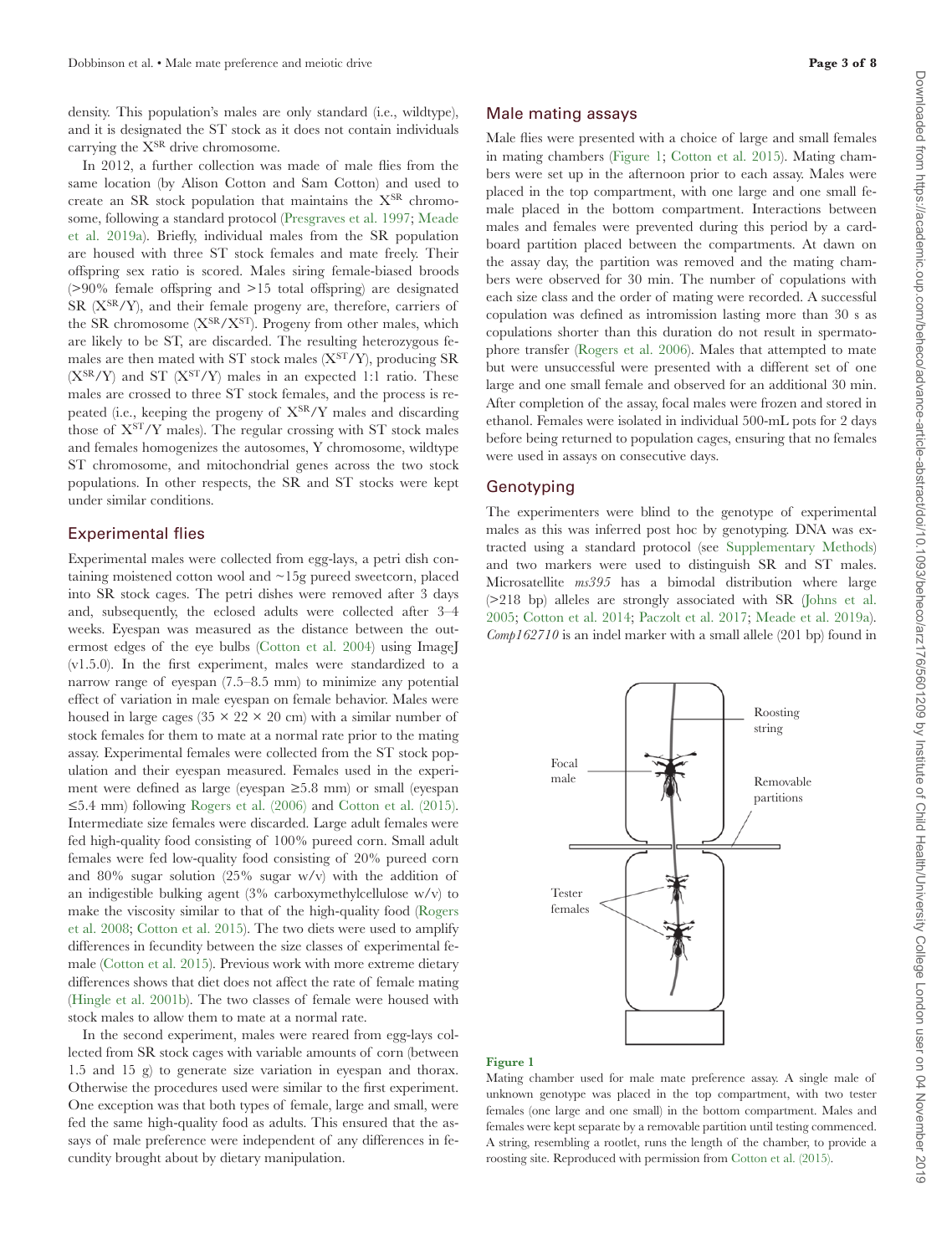SR males and a large allele (286 bp) found in ST males (Wilkinson GS, personal communication), which has been used previously as an SR marker [\(Meade et al. 2019a](#page-7-39)). Males with large *ms395* alleles and small *comp162710* alleles were classed as SR. Where markers gave conflicting signals, genotype was assigned on the basis of *comp162710* allele size.

# Statistical analysis—genotype and male preference

All statistical analyses were carried out in R ([R Core Team 2016](#page-7-43)). Model outputs are reported in the [Supplementary Information](http://academic.oup.com/beheco/article-lookup/doi/10.1093/beheco/arz176#supplementary-data). In the first experiment, we analyzed the effect of genotype on the number of copulations with each size class of female using logistic regression, weighted by the total number of copulations carried out by each male, with a quasibinomial error structure to account for overdispersion. The intercept term in this model determines whether males show preference for either size class of females. The data were also split by genotype and the same model was run to determine if SR and ST males preferred large females. For comparison with earlier work [\(Cotton et al. 2015\)](#page-7-12), mate preference for each individual male was assessed using an index based on the proportion of total copulations with the large female, Pref =  $(C_L - C_S) / (C_L + C_S)$ , where  $C_L$  and  $C_S$  are the number of copulations with the large and small females, respectively. Preference values range  $\pm 1$  and are symmetric about 0. For an individual male, a value >0 indicates preference for large females, and <0 indicates preference for small females. Preference in each consecutive mating was assessed using binomial tests on the number of copulations with large and small females, on the pooled data set, and SR and ST males separately. The effect of genotype on the number of copulations with large and small females was analyzed for each consecutive mating using generalized linear models (GLMs) with quasibinomial error distributions.

# Statistical analysis—eyespan and male preference

The second experiment allowed us to consider whether male eyespan had an effect on mating preference and its interaction with male genotype. First, the effects of male eyespan, genotype, and their interaction were modeled for the number of copulations with each size class of female in a generalized linear model, weighted by the total number of copulations carried out by each male, with a quasibinomial error structure. Then, males were split into three eyespan categories: small (eyespan <6.0 mm), medium (eyespan 6.0–7.5 mm), and large (eyespan >7.5 mm). The effect of eyespan category, genotype, and their interaction on the number of copulations with each size class of female was analyzed in a generalized linear model with a quasibinomial error distribution. The difference in mean preferences of each size group was assessed using the glht function of the multcomp package in R. The effect of genotype on thorax length and eyespan was analyzed in a linear model. Other tests were carried out as in the first experiment.

## Statistical analysis—mating frequency

The effect of genotype on mating frequency in the first experiment was reported previously ([Meade et al. 2019b](#page-7-28)). Here, we combined data across both experiments to examine how the total number of matings by each male was affected by genotype in generalized linear models with Poisson error distribution. We then analyzed the effect of eyespan on mating frequency using data from the second experiment, in which there was variation in male eyespan.

# **RESULTS**

#### Genotype and male preference

In the first experiment, males showed a preference for large females when genotypes were pooled (Pref mean  $\pm$  standard error  $[SE] = 0.3637 \pm 0.056$ ;  $t = 6.287$ ,  $P < 0.0001$ ,  $n = 162$ ). Males preferred large females in their first (Pref mean  $\pm$  SE = 0.4321  $\pm$ 0.0711,  $P < 0.0001$ ,  $n = 162$ ), second (Pref mean  $\pm$  SE = 0.3030  $\pm$ 0.0832,  $P = 0.0006$ ,  $n = 132$ ), and third mating (Pref mean  $\pm$  $SE = 0.4257 \pm 0.0904$ ,  $P < 0.0001$ ,  $n = 101$ ). For subsequent matings, there was no male preference for large females, in large part reflecting the reduced sample size (fourth mating: Pref mean ±  $SE = 0.1803 \pm 0.1269$ ,  $n = 61$ ,  $P = 0.2000$ ; fifth mating: Pref mean  $\pm$  SE = 0.2593  $\pm$  0.1894,  $n = 27$ ,  $P = 0.2478$ ).

The preference of SR and ST males did not differ from each other (GLM:  $t = 0.150$ ,  $P = 0.8808$ ,  $n = 157$ ). Preference was for large eyespan females in both SR (Pref mean  $\pm$  SE = 0.3970  $\pm$ 0.080,  $t = 4.959$   $P < 0.0001$ ,  $n = 81$ ) and ST males (Pref mean  $\pm$ SE = 0.3367 ± 0.0806, *t* = 4.098, *P* = 0.0001, *n* = 76; [Figure 2](#page-4-0)). Across consecutive copulations, SR and ST males preferred large females in the first (SR Pref mean  $\pm$  SE = 0.5062  $\pm$  0.0964,  $P < 0.0001$ ,  $n = 81$ ; ST Pref mean  $\pm$  SE = 0.3684  $\pm$  0.1073,  $P = 0.0018$ ,  $n = 76$ ), second (SR Pref mean  $\pm$  SE = 0.3333  $\pm$ 0.1227,  $P = 0.013$ ,  $n = 60$ ; ST Pref mean  $\pm$  SE = 0.2647  $\pm$  0.1178,  $P = 0.0385$ ,  $n = 68$ ), and third (SR Pref mean  $\pm$  SE = 0.3000  $\pm$ 0.1526,  $P = 0.0807$ ,  $n = 40$ ; ST Pref mean  $\pm$  SE = 0.4737  $\pm$ 0.1177,  $P = 0.0005$ ,  $n = 57$  mating and did not differ in the strength of their preference across these copulations (first mating  $F_{1,155} = 0.9107$ ,  $P = 0.3414$ ; second mating  $F_{1,126} = 0.1623$ ,  $P = 0.6878$ ; third mating  $F_{1,95} = 0.8226$ ,  $P = 0.3667$ ). SR and ST males did not differ in the frequency of failing to mate at least once  $(SR: 23/104, ST: 13/89, \chi^2_1 = 1.8069, P = 0.1789, n = 193).$ 

## Eyespan and male preference

In the second experiment, larvae were exposed to variable amounts of food during development. Adult males showed considerable variation in eyespan (mean ± standard deviation  $[SD] = 7.026 \pm 1.495$  mm, range 3.625–9.461 mm). Eyespan was strongly colinear with body size (i.e., thorax length,  $F_{1,191} = 788.5$ , *P* < 0.0001) but did not differ with genotype  $(F_{1,191} = 0.9322)$ ,  $P = 0.3355$ , nor was there a difference in the allometric slope of eyespan on body size with genotype  $(F_{1,191} = 0.0014, P = 0.9706;$ [Supplementary Figure S1\)](http://academic.oup.com/beheco/article-lookup/doi/10.1093/beheco/arz176#supplementary-data).

As before, when individuals from both genotypes were pooled, males showed a preference for large females overall (Pref mean ± SE = 0.2344 ± 0.0494, GLM: *t* = 7.044, *P* < 0.0001*, n* = 178) and in the first (Pref mean  $\pm$  SE = 0.3371  $\pm$  0.0707, *P* < 0.0001,  $n = 178$ , second (Pref mean  $\pm$  SE = 0.2785  $\pm$  0.0767,  $P = 0.0005$ ,  $n = 158$ ), and third matings (Pref mean  $\pm$  SE = 0.2593  $\pm$  0.083,  $P = 0.0033$ ,  $n = 135$ ). Again, there was no male preference for large females in subsequent matings as sample size fell (fourth mating, Pref mean  $\pm$  SE = 0.1132  $\pm$  0.0970,  $P = 0.2853$ ,  $n = 107$ ; fifth mating, Pref mean  $\pm$  SE = 0.2500  $\pm$  0.1220,  $P = 0.0599$ ,  $n = 64$ ).

Male eyespan had a strong positive effect on mating preference  $(F_{1,174} = 5.8333, P = 0.0168;$  [Figure 3](#page-4-1)). When males were split into three groups based on eyespan (large >7.5 mm, medium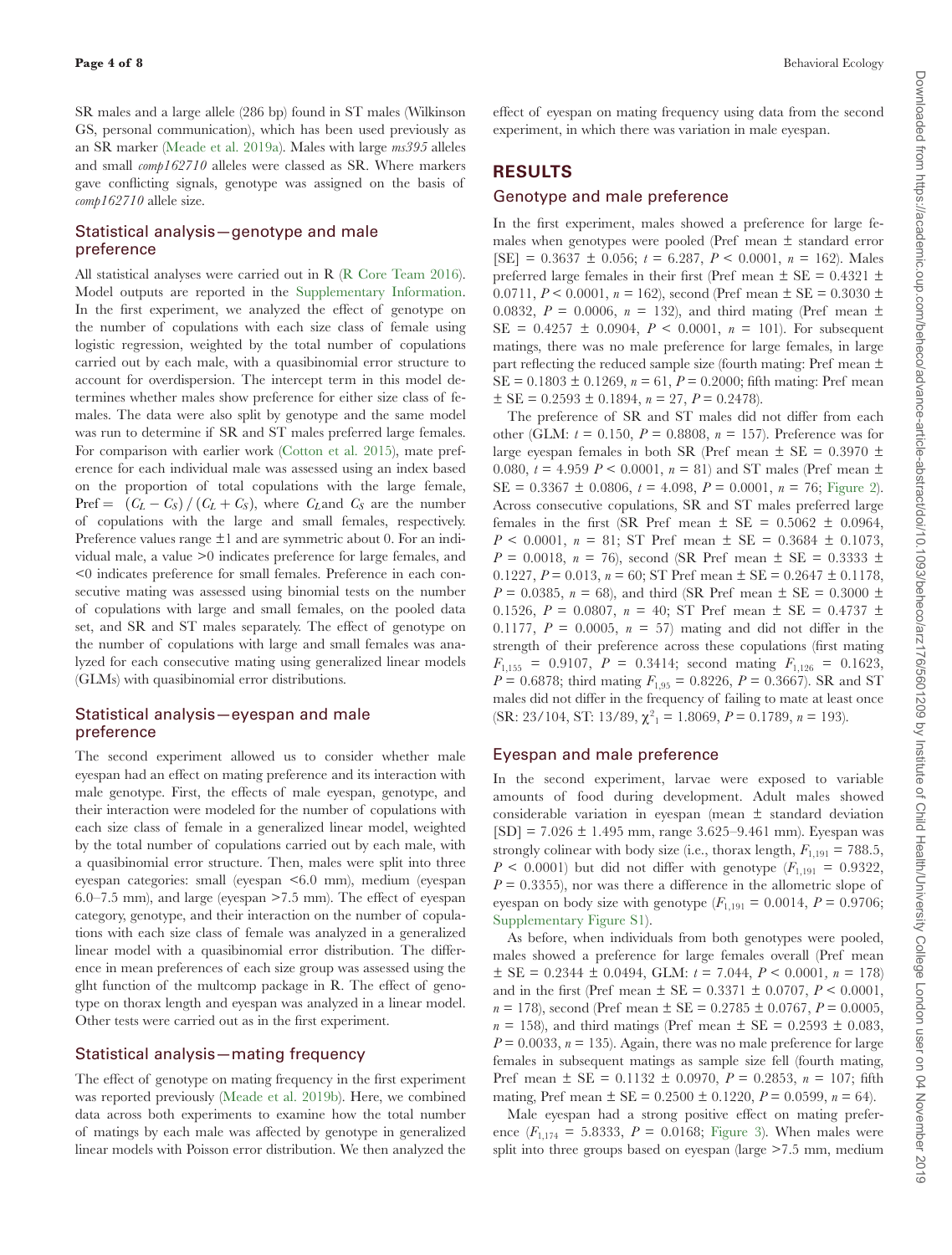

#### Figure 2

Frequency distribution of male preference values for SR (top) and ST (bottom) males from the first experiment. Preference is given by Pref =  $(C_L - C_S) / (C_L + C_S)$ , where  $C_L$  and  $C_S$  are the number of copulations with large and small females, respectively. Positive values indicate preference for mating with large females, and negative values indicate preference for mating with small females.

<span id="page-4-0"></span>

#### <span id="page-4-1"></span>Figure 3

Line graph showing the regression of male preference (Pref) on eyespan for ST and SR males from the second experiment. Shaded areas represent 95% confidence intervals.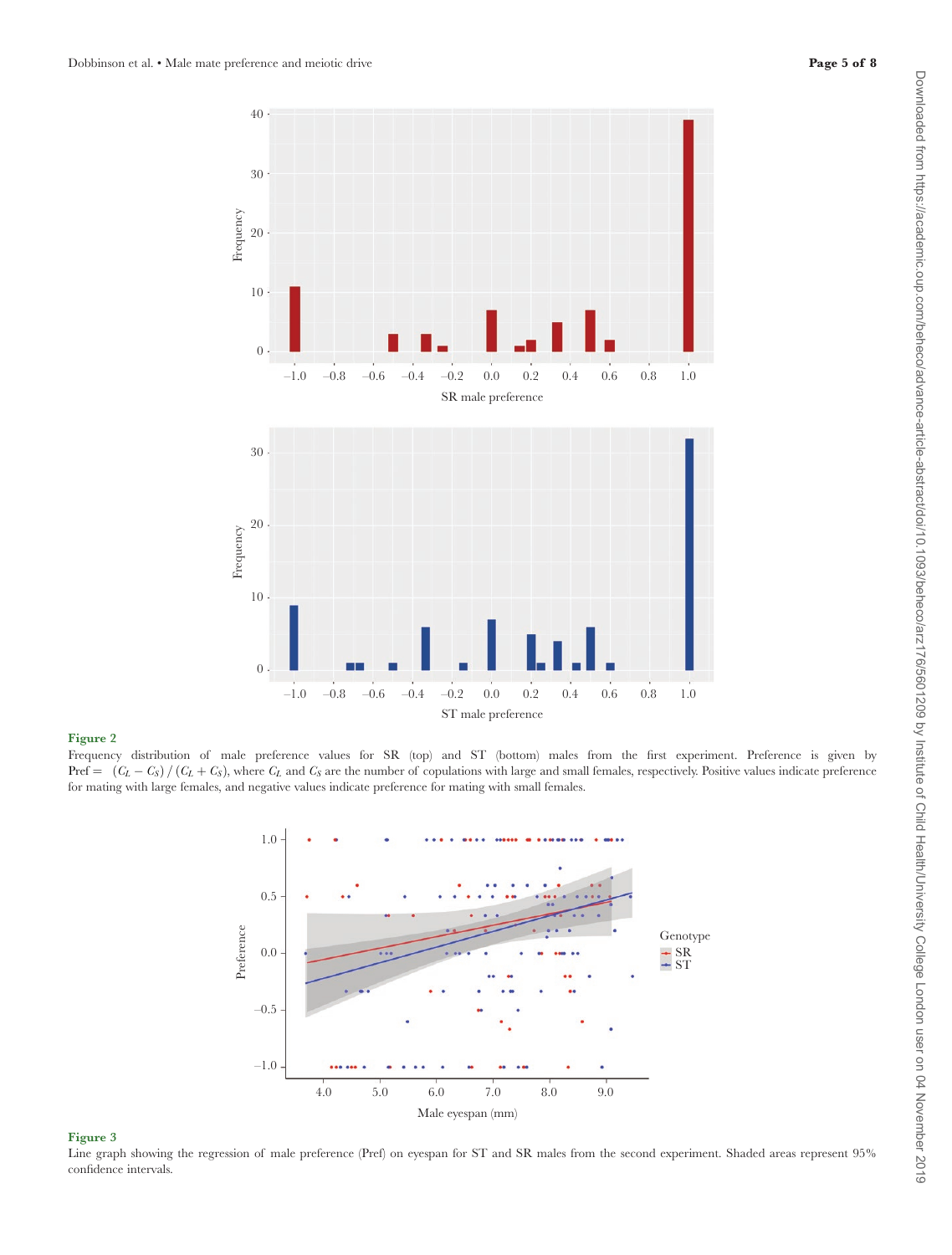6.0–7.5 mm, and small <6.0 mm), male eyespan group affected preference  $(F_{2,173} = 6.8639, P = 0.0014, n = 197)$ , with larger males showing stronger preference than medium  $(|z| = 2.754$ , *P* = 0.0159) and small males ( $|Z|$  = 3.430, *P* = 0.0017). Large males preferred to mate with large females (Pref mean  $\pm$  SE = 0.4110  $\pm$ 0.0618,  $t = 3.840$ ,  $P = 0.0003$ ,  $n = 89$ ). Medium males (Pref mean  $\pm$  SE = 0.1919  $\pm$  0.0828,  $t = 1.910$ ,  $P = 0.0611$ ,  $n = 63$ ) and small males showed no preference (Pref mean  $\pm$  SE = -0.0702  $\pm$  0.1263,  $t = 0.4040$ ,  $P = 0.6880$ ,  $n = 50$ ).

As in the first experiment, there was no difference in the strength of preference according to genotype  $(F_{1,173} = 0.6657, P = 0.4159)$ . Both SR (Pref mean  $\pm$  SE = 0.2508  $\pm$  0.0887,  $t = 4.153$ ,  $P = 0.0001$ ,  $n = 69$ ) and ST males (Pref mean  $\pm$  SE = 0.2156  $\pm$ 0.0600,  $t = 5.464$ ,  $P < 0.0001$ ,  $n = 128$ ) preferred large females. After controlling for the effect of eyespan group (large, medium, and small eyespan), there was still no effect of genotype on the strength of preferences (all  $P > 0.4$ ), nor any interaction between eyespan group and genotype  $(F_{2,170} = 0.2449, P = 0.7830)$ . Both SR and ST males preferred large females in the first (SR Pref mean  $\pm$  SE = 0.3871  $\pm$  0.1181,  $P = 0.0044$ ,  $n = 61$ ; ST Pref mean  $\pm$  $SE = 0.2982 \pm 0.0898$ ,  $P = 0.0019$ ,  $n = 114$ ), second (SR Pref mean ± SE = 0.4286 ± 0.1218, *P* = 0.0018, *n* = 56; ST Pref mean  $\pm$  SE = 0.1800  $\pm$  0.0988, *P* = 0.0066, *n* = 100), and third (SR Pref mean ± SE = 0.3191 ± SE 0.1397, *P* = 0.0011 *n* = 47; ST Pref mean  $\pm$  SE = 0.2093  $\pm$  0.1061, *P* = 0.0007, *n* = 86) mating, and there was no difference in the strength of SR and ST preference across these matings (first mating  $F_{1,174} = 0.3541, P = 0.5525;$ second mating  $F_{1,154}$  = 2.4044,  $P$  = 0.1230; third mating  $F_{1,131} = 0.3874$ ,  $P = 0.5437$ ). The frequency of failing to mate at least once was unaffected by genotype (SR: 7/69, ST: 14/128,  $\chi^2_{1} = 0.0059, P = 0.9386, n = 197$  or eyespan (large: 9/89, medium: 3/63, small:  $10/38$ ,  $\chi^2_1 = 5.6826$ ,  $P = 0.05835$ ).

## Mating frequency

SR males mated less often than ST males in the 30-min observation period (SR mean  $\pm$  SE = 2.6127  $\pm$  0.1445; ST mean  $\pm$ SE =  $3.2857 \pm 0.1392$ ,  $\chi^2_{1,330} = 5.5672$ ,  $P = 0.0183$ ). Genotype had a strong effect on mating frequency in large eyespan flies  $(\chi^2_{1,233} = 9.8030, P = 0.0017)$  but not in medium  $(\chi^2_{1,57} = 0.4153,$  $P = 0.5193$  or small eyespan flies ( $\chi^2_{1,36} = 0.0001$ ,  $P = 0.9915$ ). In the second experiment, males with large and medium eyespan mated more frequently than small eyespan males (large mean  $\pm$  SE = 3.8876  $\pm$  0.2268, medium mean  $\pm$  SE = 3.6031  $\pm$ 0.2165, small mean  $\pm$  SE = 2.1600  $\pm$  0.2414;  $\chi^2_{1,173}$  = 13.4863,  $P = 0.0005$ .

# **DISCUSSION**

Male mate preferences have been observed across a range of species, even where initially unexpected, for example, in polygynous species that lack paternal care or other forms of direct male investment in offspring or mating partners [\(Edward and Chapman 2011](#page-7-0)). In this study of stalk-eyed flies, we found that males show preference for large eyespan females. This mirrors previous laboratory and field studies in *T. dalmanni* ([Cotton et al. 2015\)](#page-7-12). As in other species, the likely benefit of this preference derives from mating with higher fecundity females [\(Olsson 1993;](#page-7-44) [Dosen and Montgomerie 2004;](#page-7-45) [Byrne](#page-6-9)  [and Rice 2006](#page-6-9); [Reading and Backwell 2007](#page-7-46)). Female eyespan reliably indicates fecundity among field-caught stalk-eyed flies, where it explains a significant amount of variation in ovarian egg number, even after controlling for body size [\(Cotton et al. 2010,](#page-7-9) [2015](#page-7-12)).

There was no difference between drive (SR) and wildtype (ST) males in their strength of preference. In order to compare genotypes independent of differences in size, eyespan was restricted to a narrow range at the large end (7.5–8.5 mm) of the distribution. Male eyespan is a highly condition-dependent trait, sensitive to both environmental [\(David et al. 2000](#page-7-30); [Cotton et al. 2004](#page-7-29)) and genetic stress ([Wilkinson et al. 1998;](#page-7-27) [Bellamy et al. 2013\)](#page-6-5). By placing limits on the eyespan of experimental males, we may have inadvertently picked out SR and ST males of equivalent high condition and, thereby, masked differences between the genotypes. This may be a problem as  $X^{SR}$  is predicted to accumulate deleterious alleles due to a lack of recombination. Using large flies may even have selected SR males with higher condition than ST males. To address this concern, a second experiment used males that eclosed from eggs laid on variable quantities of food. This generated a much greater range in male eyespan among experimental males, with both smaller and larger eyespan (3.6–9.5 mm). Again, there was no difference in the strength of mate preference between SR and ST males, nor were there preference differences between SR and ST males that had small, medium, or large eyespan. We conclude that meiotic drive does not directly affect male mate preference.

The two experiments are similar but not clones of each other. As well as the differences already mentioned in the eyespan range of experimental males, there were minor dietary differences for the tester females. In the first experiment, small females were fed a low-value diet known to decrease egg production, and large females were fed a high-value diet known to increase egg production [\(Cotton et al. 2015\)](#page-7-12). In the second experiment, large and small eyespan females were fed the same diet, reducing their fecundity difference. Previous work shows that males independently prefer females with large eyespan and those with high fecundity ([Cotton](#page-7-12) [et al. 2015](#page-7-12)). There was still male preference for the large eyespan females and no difference in preference between SR and ST males.

We deliberately designed the experiments to simulate the field behavior of stalk-eyed flies. In the wild, leks form at dusk, attract a restricted number of females (mean 2, range 1–7), and are where most copulations take place at dawn the following day ([Cotton](#page-7-9) [et al. 2010\)](#page-7-9). The experimental protocol tracked males for 30 min at dawn, allowing males to mate multiply and exert mate preference. Our design presented males with a binary choice between large and small females and this is appropriate given the biology of stalk-eyed flies. Preference assessments based on choices made between two markedly different phenotypes have been criticized for a number of reasons, in particular that this approach fails to capture a "preference function" based on response to the full range of female phenotypes ([Wagner 1998](#page-7-47); [Cotton et al. 2006\)](#page-7-33). However, there is no particular reason to believe this would impact preferences differently in SR and ST males. In one respect, our design is unrepresentative of natural behavior as females leave lek sites once they have mated and females do not mate multiple times with the same male [\(Cotton et al. 2015](#page-7-12)). The mating chamber's design precluded female departure but this does not appear to prejudice the findings. In both experiments, there was no difference between SR and ST male preference for large females in the first, second, and third matings. It seems unlikely that our design masked differences in male mate preference between the two genotypes.

Our attempt to mimic wild conditions is complicated by the recent discovery of a cryptic *T. dalmanni* species [\(Paczolt et al. 2017](#page-7-17)). SR is carried by *T. dalmanni*-1, but has not been detected in the other species, *T. dalmanni*-2. The two species do not readily interbreed and can only be discriminated genetically or by close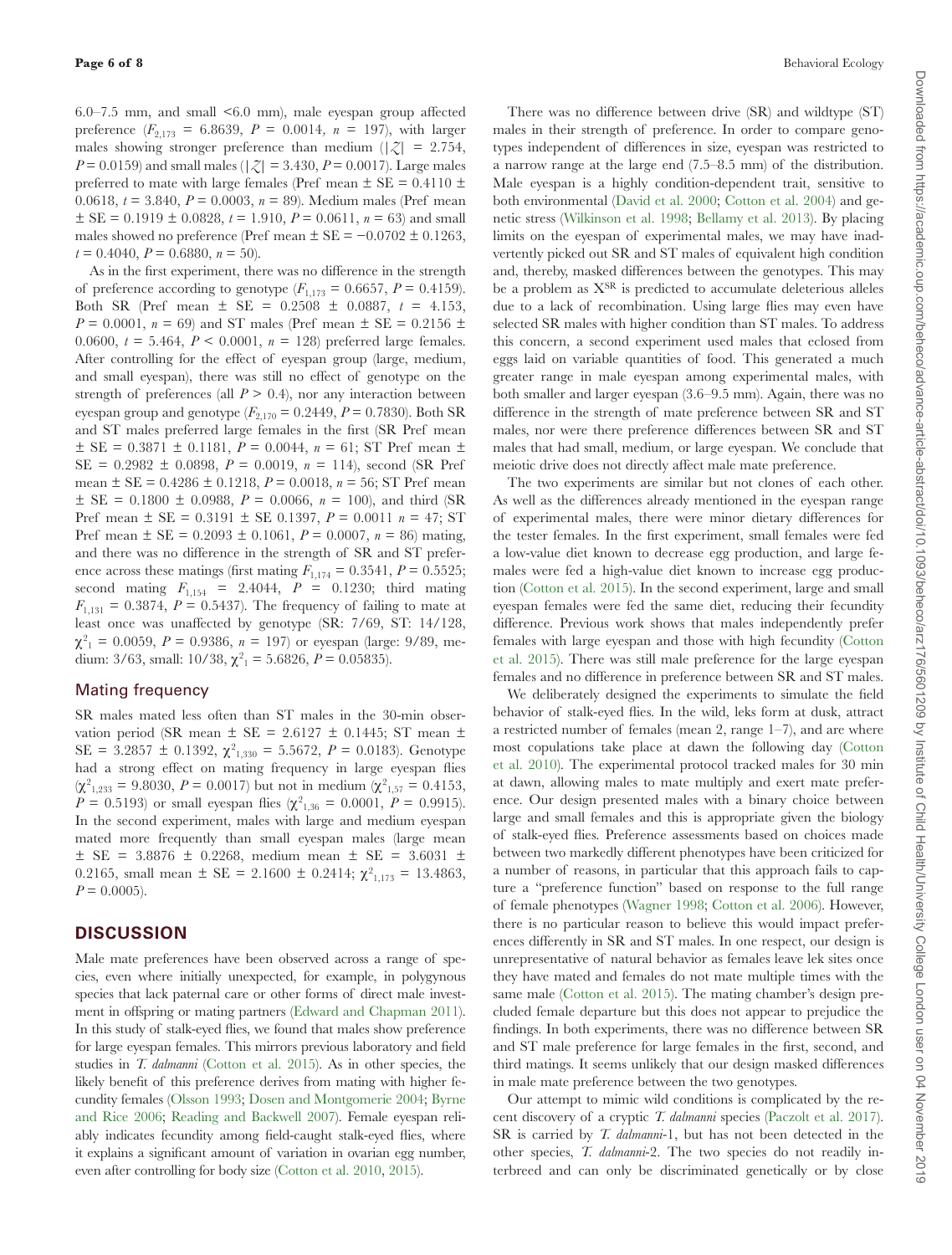examination of male genitalia (Wilkinson GS, personal communication). Only *T. dalmanni*-1 individuals were used in the experiments here. Previous field work [\(Cotton et al. 2010,](#page-7-9) [2014,](#page-7-16) [2015](#page-7-12)) was carried out in the Gombak valley in Malaysia where both species occur in sympatry (Pomiankowski A, unpublished data). It is not yet known how the presence/absence of meiotic drive affects patterns of sexual selection in the two species.

Although there was no difference in the preference of SR and ST males, we found that large eyespan males showed strong preference and small eyespan males exhibited no preference. Vision is the dominant sensory mode for assessment of potential mates in stalkeyed flies [\(Chapman et al. 2005,](#page-6-3) [2017\)](#page-7-48). Because stereoscopic vision and visual acuity improve as eyespan increases [\(Burkhardt and de](#page-6-7) [la Motte 1983;](#page-6-7) [de la Motte and Burkhardt 1983](#page-7-49)), males with larger eyespan will be better able to distinguish differences between females and express stronger preference, as has been found for female mate preference in *T. dalmanni* ([Hingle et al. 2001a\)](#page-7-35). Mean eyespan is smaller in SR than ST males ([Wilkinson et al. 1998](#page-7-27); [Cotton et al.](#page-7-16) [2014;](#page-7-16) [Meade et al. 2019b\)](#page-7-28), and field samples show that males with smaller eyespan attract fewer females to their lek sites ([Cotton et al.](#page-7-9) [2010\)](#page-7-9). On average SR males will attract fewer females to their leks, and have fewer opportunities for choice. However, the magnitude of this effect may be small as the eyespan difference between SR and ST laboratory-reared males is only ~5% [\(Meade et al. 2019b\)](#page-7-28).

We predicted that SR males would have weak preference if male choice is costly and condition dependent but this is not supported by the data. The absence of male–male competition at dawn when most mating takes place ([Cotton et al. 2010\)](#page-7-9) and the short amount of time before female lek departure do not point to obvious male preference costs associated with distinguishing between females that have already settled at a lek site. Smaller eyespan may mean that SR males may have fewer opportunities to choose between females and lose out to rival males in establishing ownership of favorable lek sites. But when SR males do attract multiple females, they will likely benefit from preferential mating with large females (leading to fecundity benefits) just like ST males.

A further observation was a lower mating frequency in SR males with large eyespan (compared to ST males with large eyespan), although this had no effect on their preference. Previous work in *T. dalmanni* has linked mating rate to accessory gland size, the organ that produces nonsperm components of the ejaculate ([Baker et al. 2003;](#page-6-10) [Rogers et al. 2005\)](#page-7-10), and SR males have smaller accessory gland size ([Meade et al. 2019b](#page-7-28)). This deficit may arise due to a greater allocation of resources to testes, which are enlarged in large eyespan SR males, presumably to compensate for the destruction of sperm by meiotic drive [\(Meade et al.](#page-7-28) [2019b](#page-7-28)). A lower mating frequency was also observed in small eyespan males compared to those with medium and large eyespan, suggesting that SR males behave like these lower quality males. How this different aspect of male mating behavior affects fitness needs further work.

This is the first study of how meiotic drive influences male mating preference. It has wider significance as drive is associated with lower genetic quality due to mutation accumulation in the  $\mathrm{X}^\mathrm{SR}$ inversion. But there was no weakening in the strength of drive male preference. Our results suggest that the expression of male mate preference is not condition dependent [\(Cotton et al. 2006\)](#page-7-33). Male (and female) mate preference may not incur significant costs when there are multiple females (males) to choose between. This contrasts with other aspects of male mating behavior, such as attracting females and warding off competitors, which are likely to be costly and condition dependent. We observed a reduction in preference as male eyespan decreased and this is likely to affect drive males more as their eyespan on average is reduced. To fully gauge the impact of these findings, further work on mate choice will focus on whether the expected reduced eyespan of drive males impacts their ability to dominate lek sites and attract females.

# **SUPPLEMENTARY MATERIAL**

Supplementary data are available at *Behavioral Ecology* online.

# **FUNDING**

S.R.F. is supported by a London Natural Environment Research Council DTP PhD Studentship (NE/L002485/1). L.N. was supported by an Undergraduate Project Scholarship awarded by http://dx.doi.org/10.1 3039/501100000530,"Association for the Study of Animal Behaviour" (UK). A.P. is supported by the Engineering and Physical Sciences Research Council grants (EP/F500351/1, EP/I017909/1) and K.F. and A.P. by the Natural Environment Research Council grants (NE/G00563X/1, NE/ R010579/1).

The authors thank Deborah Dawson, Gavin Horsburgh, and colleagues at the Natural Environment Research Council Biomolecular Analysis Facility, University of Sheffield, for genotyping support (NBAF446, NBAF844). We thank Galvin Ooi for help in running the behavioral assays, Jerry Wilkinson for providing information about the indel marker (*comp162710*) used to identify SR genotype, and Jerry Wilkinson, Per Smiseth and Allen Moore for their constructive comments.

Authors' Contributions: S.R.F., K.F., and A.P. conceived and designed the study. S.R.F., L.N., M.M., and F.C. collected the data. S.R.F. and A.P. analyzed the data and wrote the paper with input from K.F.

Data Accessibility: Analyses reported in the article can be reproduced using the data provided by [Finnegan et al. 2019a](#page-7-50).

**Handling editor:** Per Smiseth

#### **REFERENCES**

- <span id="page-6-8"></span>Amundsen T, Forsgren E. 2003. Male preference for colourful females affected by male size in a marine fish. Behav Ecol Sociobiol. 54:55–64.
- <span id="page-6-10"></span>Baker RH, Denniff M, Futerman P, Fowler K, Pomiankowski A, Chapman T. 2003. Accessory gland size influences time to sexual maturity and mating frequency in the stalk-eyed fly, *Cyrtodiopsis dalmanni*. Behav Ecol. 14:607–611.
- <span id="page-6-6"></span>Bakker TCM, Künzler R, Mazzi D. 1999. Condition-related mate choice in sticklebacks. Nature. 401:234.
- <span id="page-6-0"></span>Bateman AJ. 1948. Intra-sexual selection in *Drosophila*. Heredity. 2:349–368.
- <span id="page-6-4"></span>Beckenbach AT. 1996. Selection and the "Sex-Ratio" polymorphism in natural populations of *Drosophila pseudoobscura*. Evolution. 50:787–794.
- <span id="page-6-5"></span>Bellamy L, Chapman N, Fowler K, Pomiankowski A. 2013. Sexual traits are sensitive to genetic stress and predict extinction risk in the stalk-eyed fly, *Diasemopsis meigenii*. Evolution. 67:2662–2673.
- <span id="page-6-1"></span>Bonduriansky R. 2001. The evolution of male mate choice in insects: a synthesis of ideas and evidence. Biol Rev Camb Philos Soc. 76:305–339.
- <span id="page-6-7"></span>Burkhardt D, de la Motte I. 1983. How stalk-eyed flies eye stalk-eyed flies: observations and measurements of the eyes of *Cyrtodiopsis whitei* (Diopsidae, Diptera). J Comp Physiol. 151:407–421.
- <span id="page-6-2"></span>Burkhardt D, de la Motte I. 1985. Selective pressures, variability, and sexual dimorphism in stalk-eyed flies (Diopsidae). Naturwissenshaften. 72:204–206.
- <span id="page-6-9"></span>Byrne PG, Rice WR. 2006. Evidence for adaptive male mate choice in the fruit fly *Drosophila melanogaster*. Proc R Soc B. 273:917–922.
- <span id="page-6-3"></span>Chapman T, Pomiankowski A, Fowler K. 2005. Stalk-eyed flies. Curr Biol. 15:R533–R535.